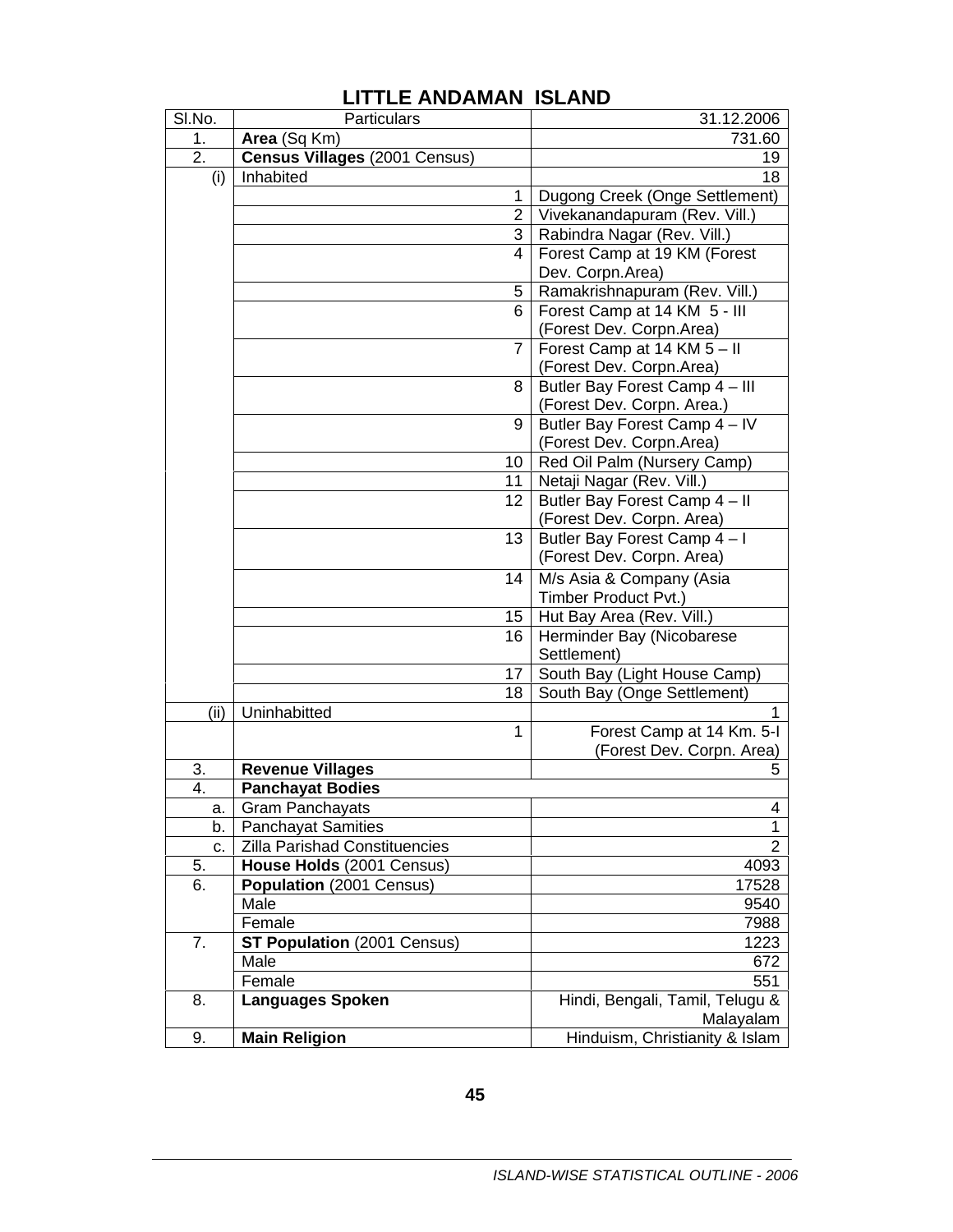| 10.              | <b>Occupation - Main Workers (2001 Census)</b> |                |
|------------------|------------------------------------------------|----------------|
|                  | Cultivators                                    | 790            |
| (i)<br>(ii)      | Agricultural Labourers                         | 544            |
| (iii)            | <b>Household Industries</b>                    | 19             |
|                  | <b>Other Workers</b>                           | 4564           |
| (iv)<br>11.      | Villages provided with piped water             | 11             |
|                  | supply                                         |                |
| 12.              | <b>Health Service</b>                          |                |
| (a)              | <b>Institutions</b>                            |                |
| (i)              | <b>Primary Health Centre</b>                   | $\overline{2}$ |
| (ii)             | Sub Centre                                     | 5              |
| (b)              | <b>Health Manpower</b>                         |                |
| (i)              | <b>Doctors</b>                                 |                |
| (ii)             | Nurses/Midwives/LHVs                           | 17             |
| (iii)            | Para Medical Staff                             | 42             |
| (c)              | <b>Bed Strength</b>                            | 20             |
| 13.              | <b>Civil Supplies</b>                          |                |
| (i)              | <b>Fair Price Shops</b>                        | 25             |
|                  | (ii)   Ration Cards Holder(APL+BPL)            | 4379           |
| (iii)            | Quantity of Rice Allotted (MT)                 | 183000         |
| (iv)             | Quantity of Sugar Allotted (MT)                |                |
| (v)              | Quantity of Wheat Allotted (MT)                | --             |
| 14.              | <b>Education</b>                               |                |
| (a)              | <b>Institutions</b>                            |                |
| (i)              | Primary School                                 | 8              |
| (iii)            | Middle School                                  | $\overline{3}$ |
| (iii)            | Secondary School                               | $\overline{2}$ |
| (iv)             | Senior Secondary School                        | $\overline{2}$ |
| $\overline{(b)}$ | <b>Enrolment</b>                               |                |
| (i)              | <b>Primary School</b>                          | 426            |
| (ii)             | Middle School                                  | 555            |
| (iii)            | Secondary School                               | 610            |
| (iv)             | Senior Secondary School                        | 2460           |
| (c)              | <b>Teaching Staff</b>                          |                |
|                  | (i) Primary School                             | 21             |
|                  | (ii)   Middle School                           | 23             |
| (iii)            | Secondary School                               | 30             |
| (iv)             | Senior Secondary School                        | 62             |
| 15.              | Social Welfare                                 | <b>NIL</b>     |
| 16.              | <b>Electricity</b>                             |                |
| (i)              | Villages electrified                           | 18             |
| (ii)             | <b>Electric Connections provided</b>           | 2486           |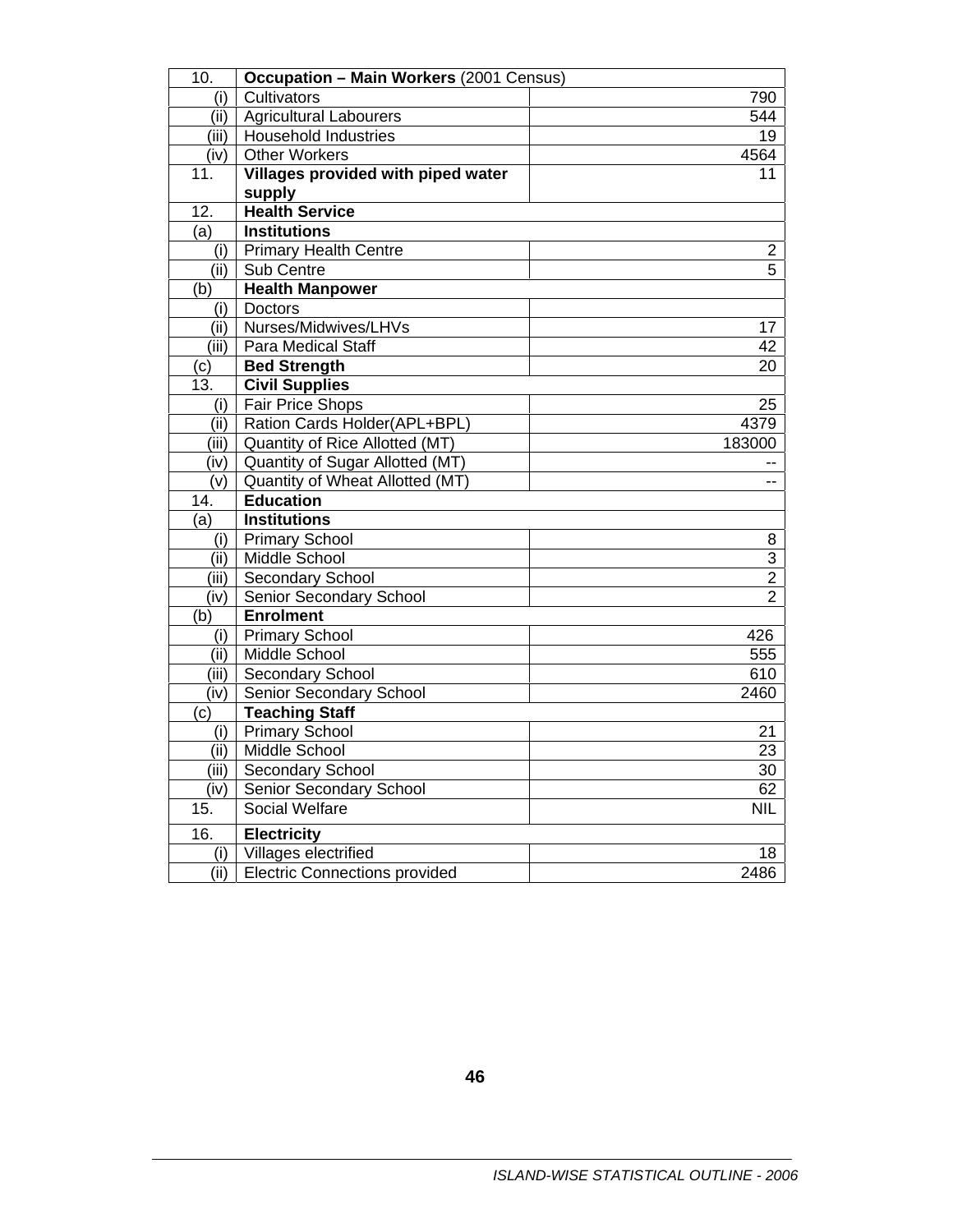| 17.   | <b>Agriculture</b>                        |                               |  |
|-------|-------------------------------------------|-------------------------------|--|
| (i)   | Cultivable Area in hect.                  | 1885.77                       |  |
| (ii)  | <b>Main Crops</b>                         | Paddy, Pulses, Oilseeds,      |  |
|       |                                           | Vegetable, Coconut, Arecanut, |  |
|       |                                           | Red Oil Palm & Fruits         |  |
| (iii) | <b>Irrigation Sources</b>                 |                               |  |
|       | Ponds (No.)                               | 18                            |  |
| 18.   | <b>Veterinary Service</b>                 |                               |  |
| (a)   | <b>Institutions</b>                       |                               |  |
| (i)   | <b>Veterinary Hospital</b>                | 1                             |  |
| (ii)  | Veterinary Sub Dispensary                 | $\boldsymbol{2}$              |  |
| (iii) | <b>Artificial Insemination Centre/Sub</b> | $\overline{2}$                |  |
|       | Centre                                    |                               |  |
| (b)   | <b>Manpower</b>                           |                               |  |
| (i)   | Doctor                                    | 2                             |  |
| (ii)  | Para Veterinary Staff                     | 20                            |  |
| 19.   | <b>Fisheries</b>                          |                               |  |
| (i)   | Fishermen                                 | 436                           |  |
| (ii)  | <b>Fishing Craft used</b>                 | 143                           |  |
| (a)   | Country craft                             | 50                            |  |
| (b)   | <b>Motorised Boat</b>                     | 93                            |  |
| 20.   | <b>Industries</b>                         |                               |  |
| (a)   | <b>Industries Registered</b>              | 43                            |  |
| (i)   | <b>Wood Based</b>                         | 4                             |  |
| (i)   | Agro Based                                | 8                             |  |
| (iii) | <b>Marine Based</b>                       | $\overline{a}$                |  |
| (iv)  | Others                                    | 31                            |  |
| (b)   | Total Amount of Ioan sanctioned (Rs.in    | <b>NA</b>                     |  |
|       | 000)                                      |                               |  |
| (c)   | <b>Average Capital Investment</b>         | 75                            |  |
|       | (Rs. in 000)                              |                               |  |
| (d)   | <b>Total Workers</b>                      | 335                           |  |
| 21.   | <b>Cooperative Societies</b>              |                               |  |
| (i)   | Societies Registered                      | 40                            |  |
| (a)   | Agricultural                              | 1                             |  |
| (b)   | Non-Agriculture                           | $\overline{2}$                |  |
| (C)   | Consumer                                  | $\overline{a}$                |  |
| d)    | Labour Contract                           | 13                            |  |
| e)    | Marketing                                 | $\overline{2}$                |  |
| (f)   | Industrial                                | $\overline{\mathbf{4}}$       |  |
| g)    | Housing                                   | $\mathbf 1$                   |  |
| (h)   | <b>Fisheries</b>                          | 11                            |  |
| (i)   | Multi-purpose                             |                               |  |
| (i)   | Livestock                                 | 1                             |  |
| (k)   | Un-employed                               | $\overline{3}$                |  |
| (iii) | Members                                   | 1713                          |  |
| (iii) | Share Capital (Rs.in Lakhs)               | 8.81                          |  |